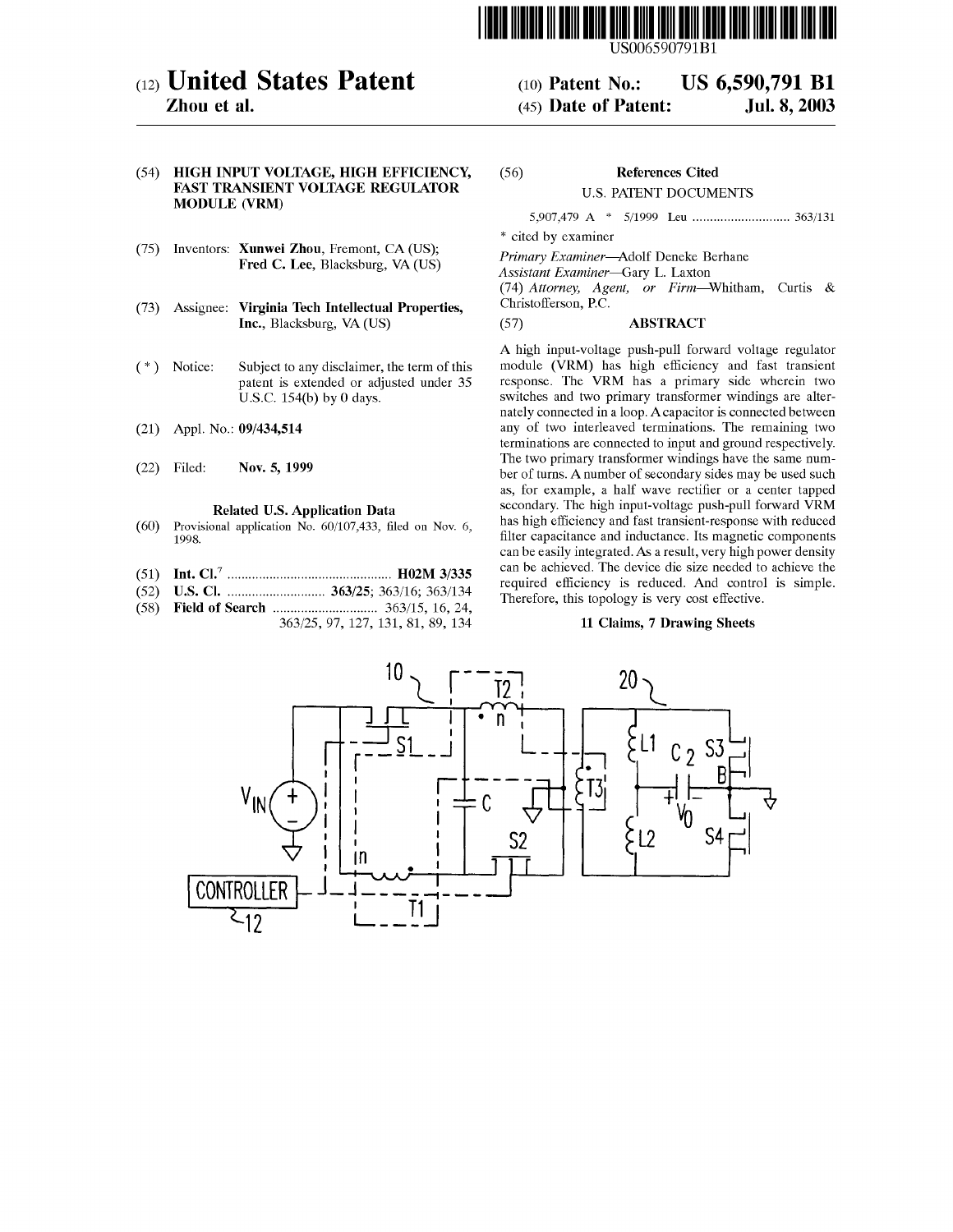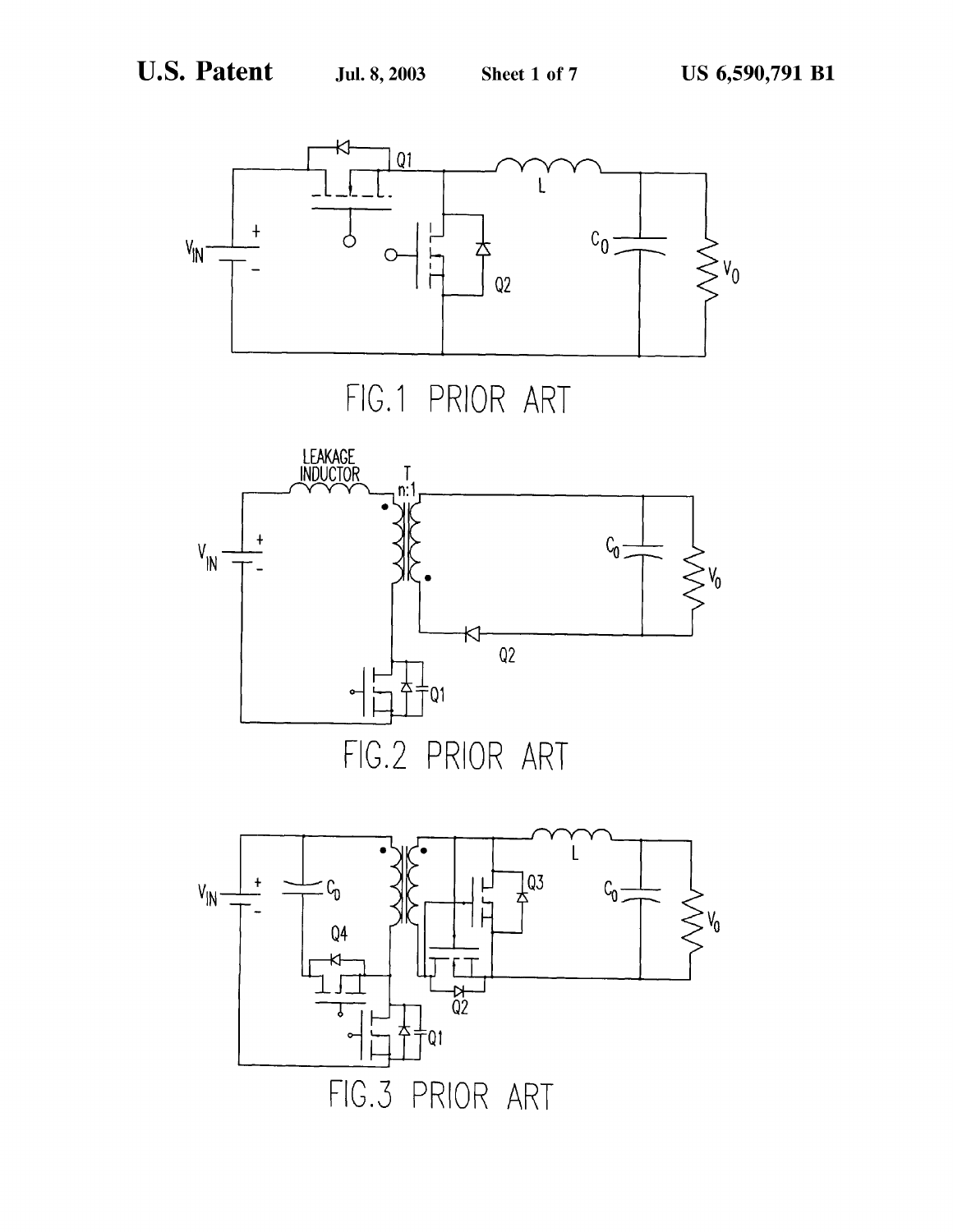



FIG.5 PRIOR ART

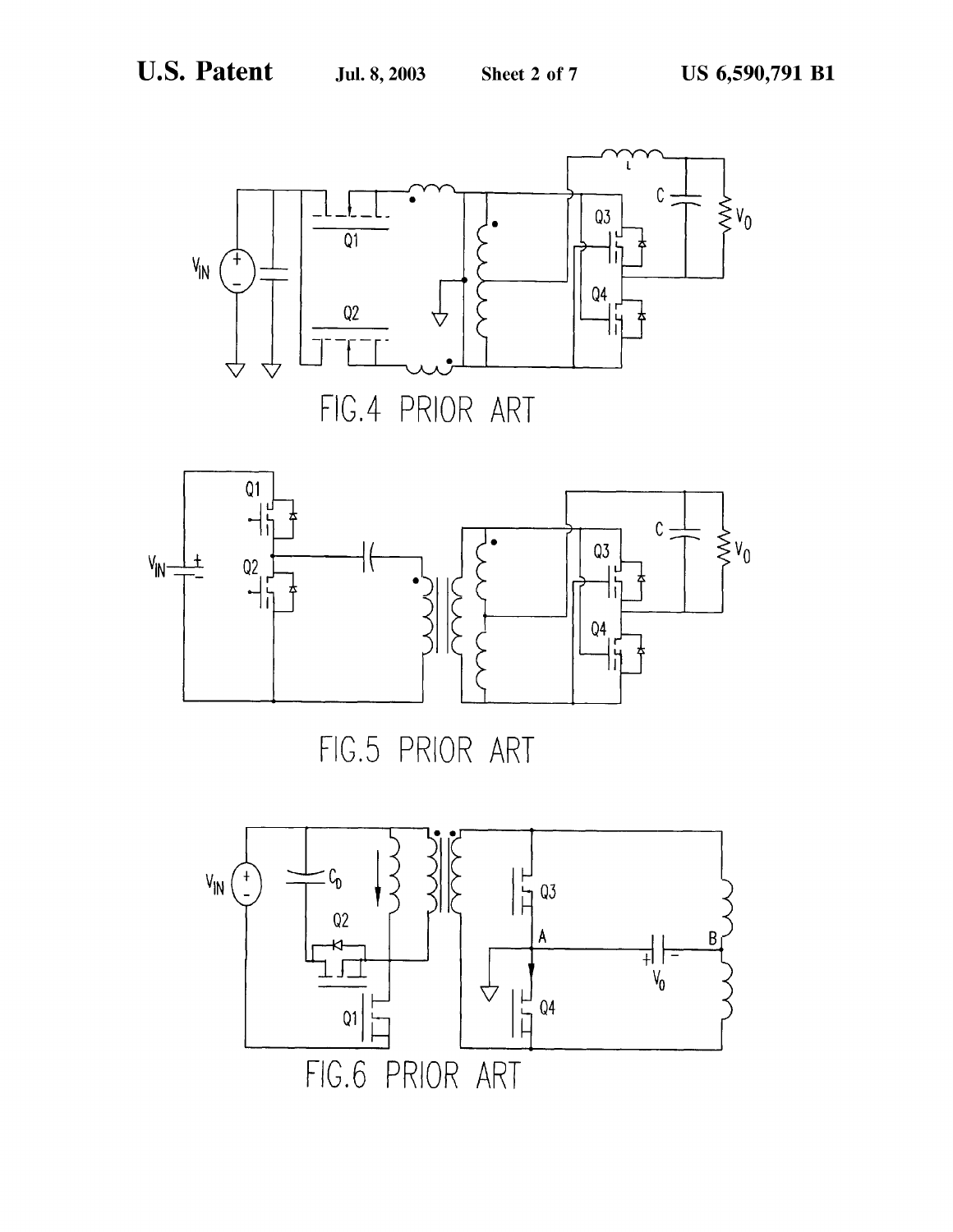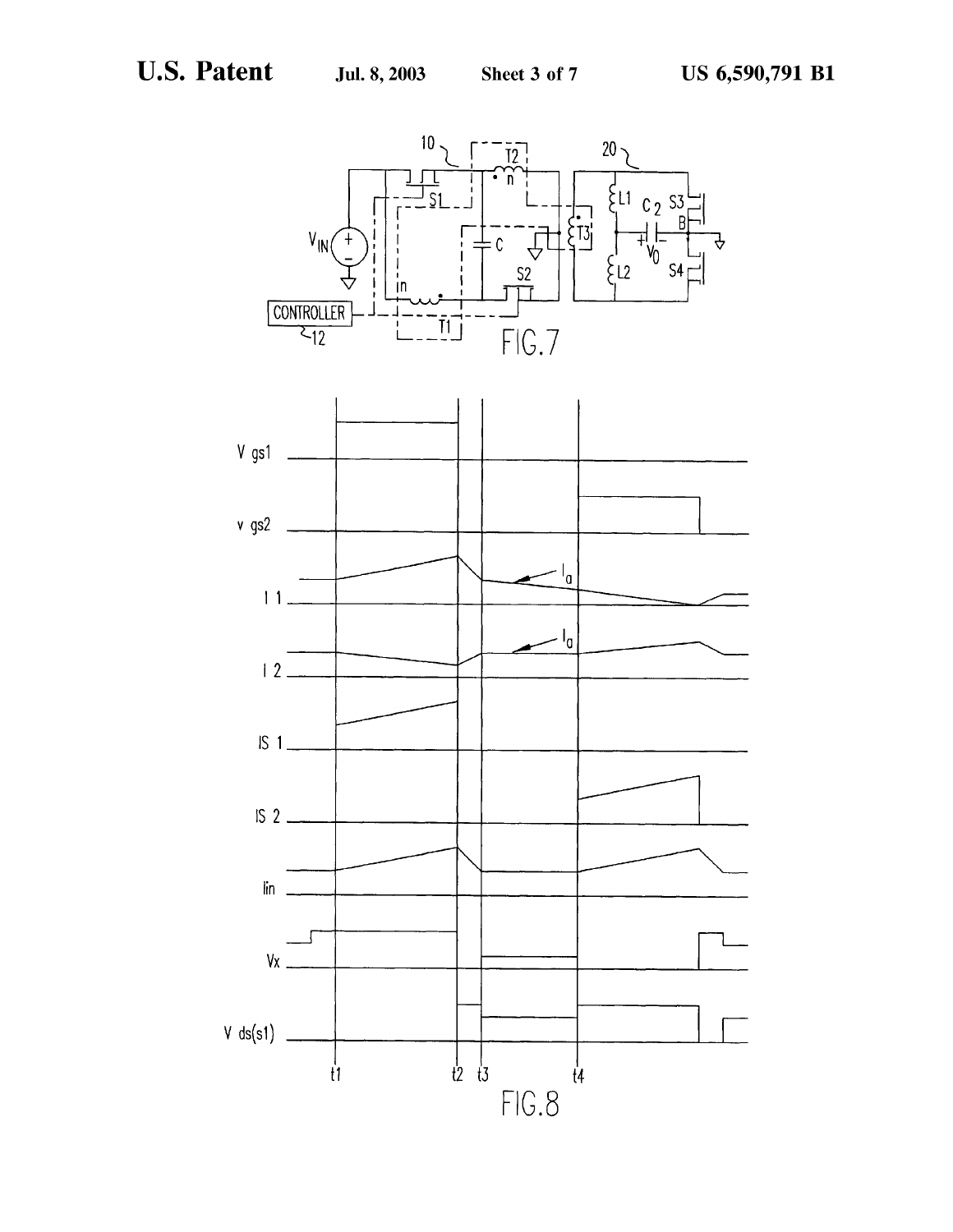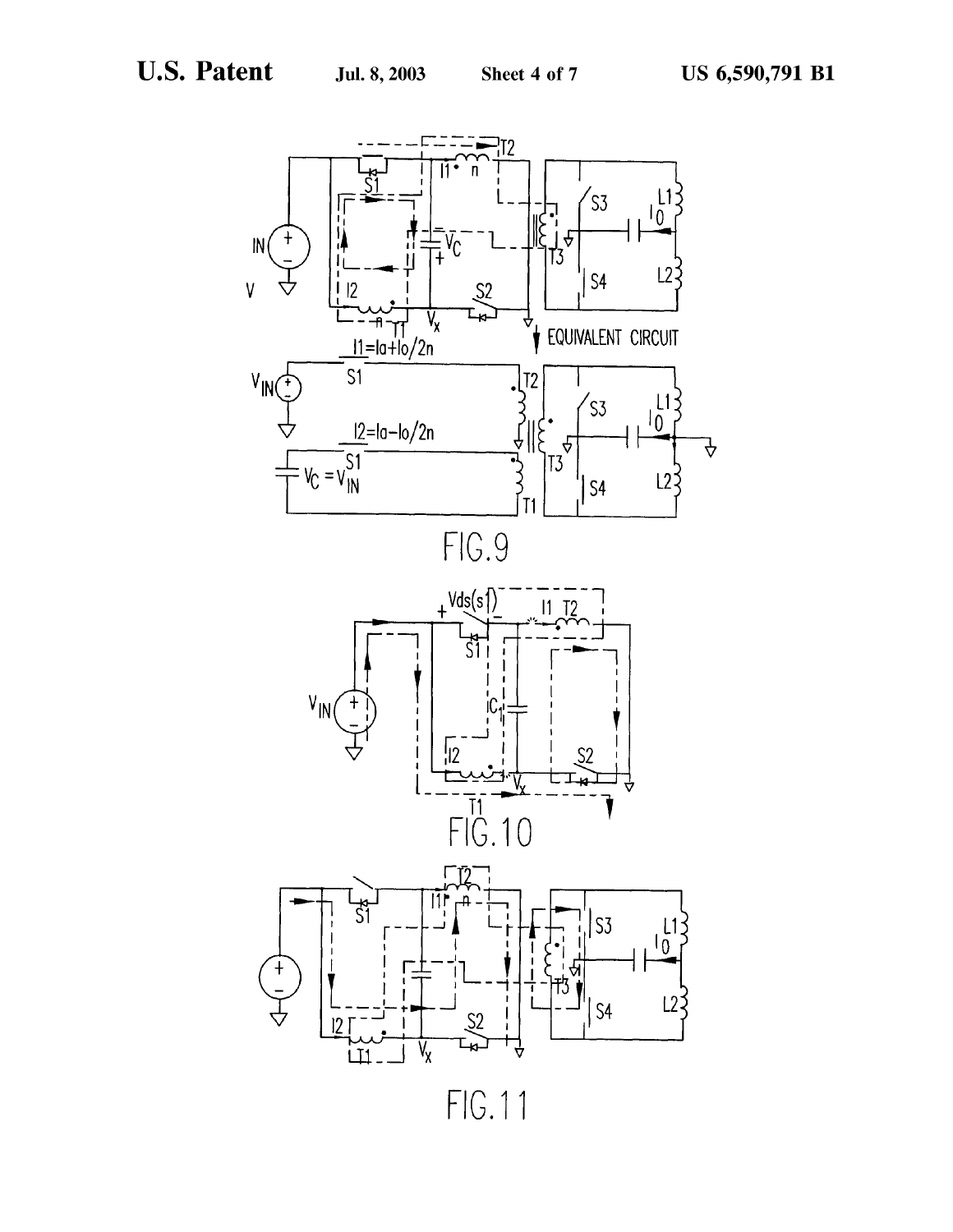





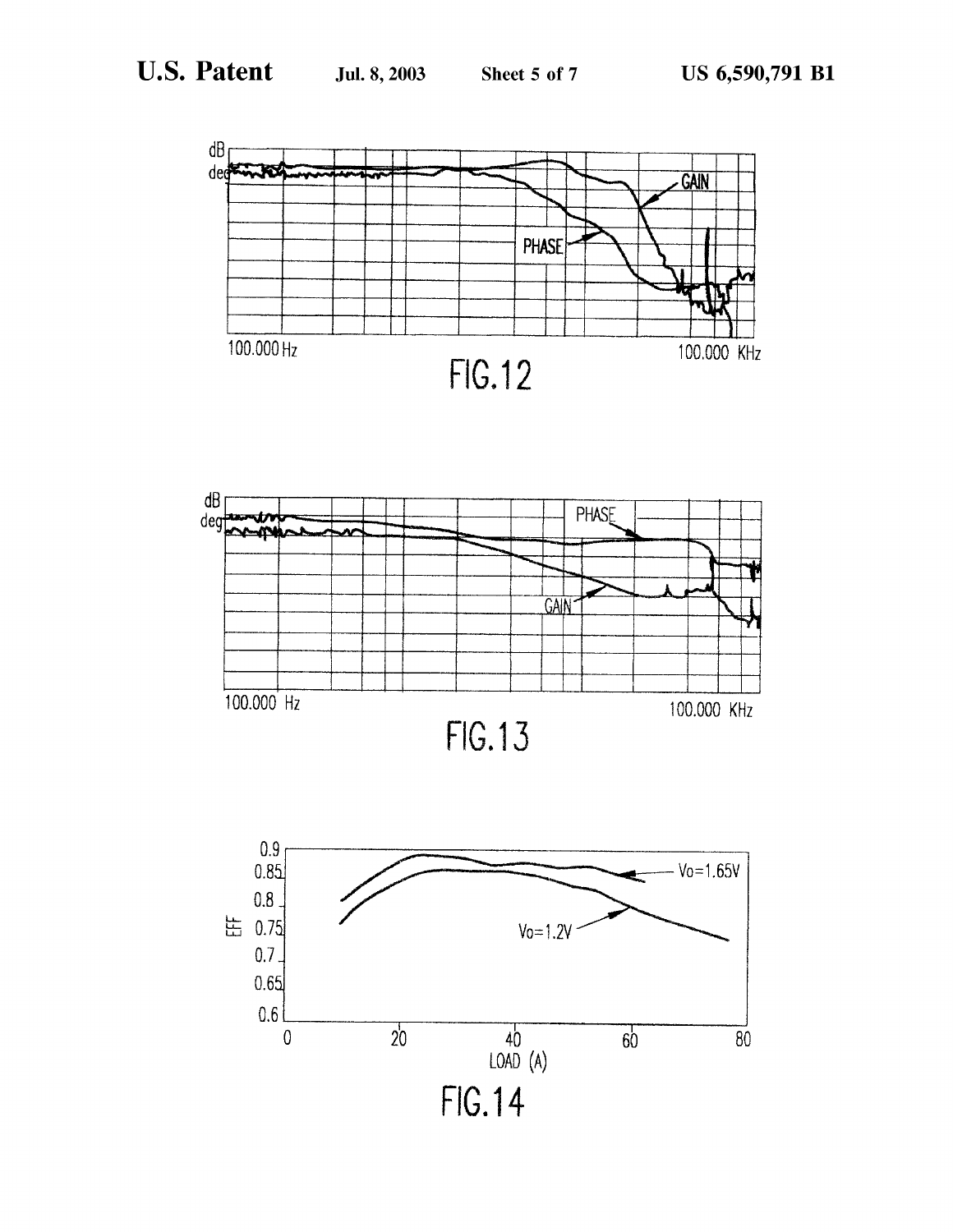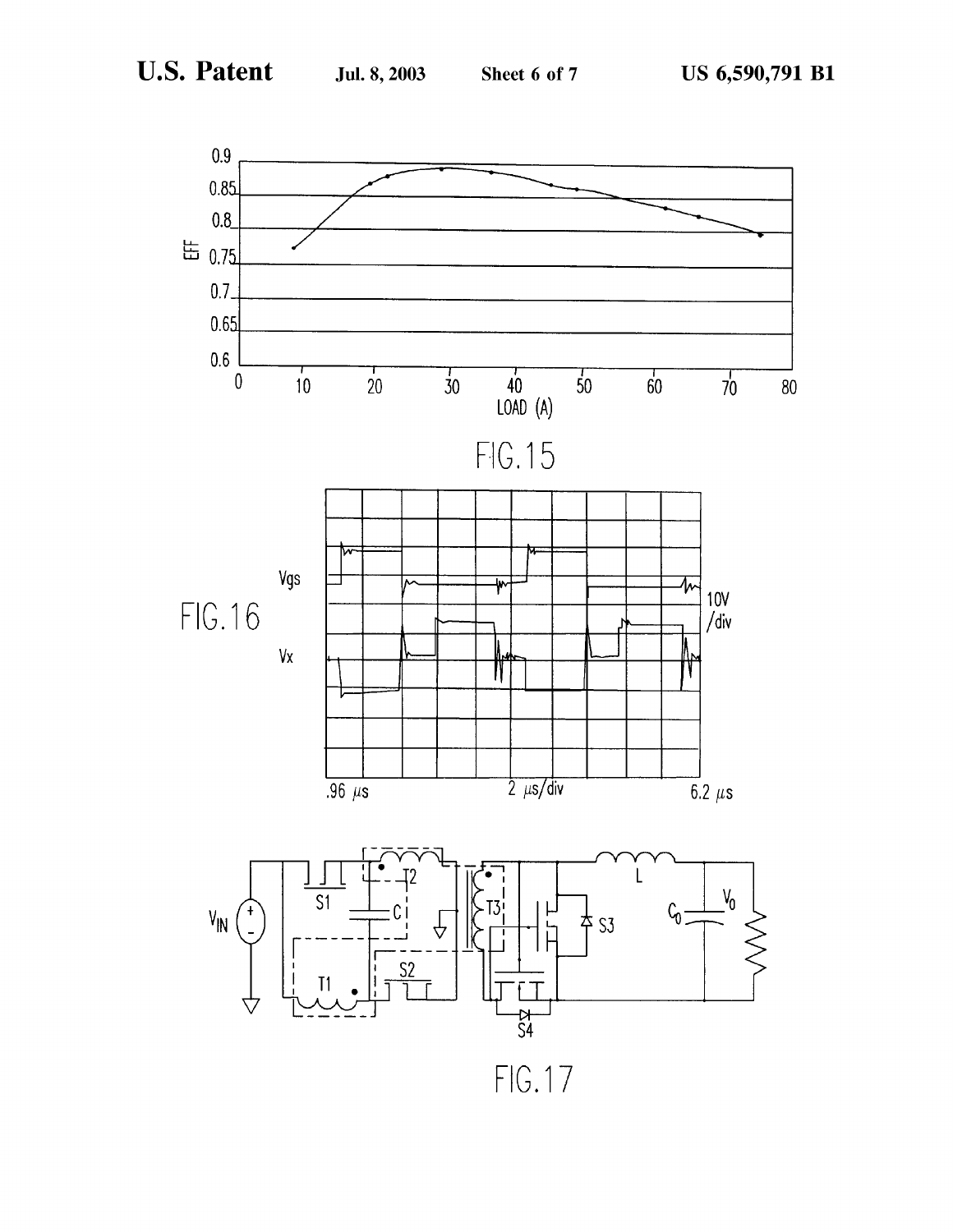

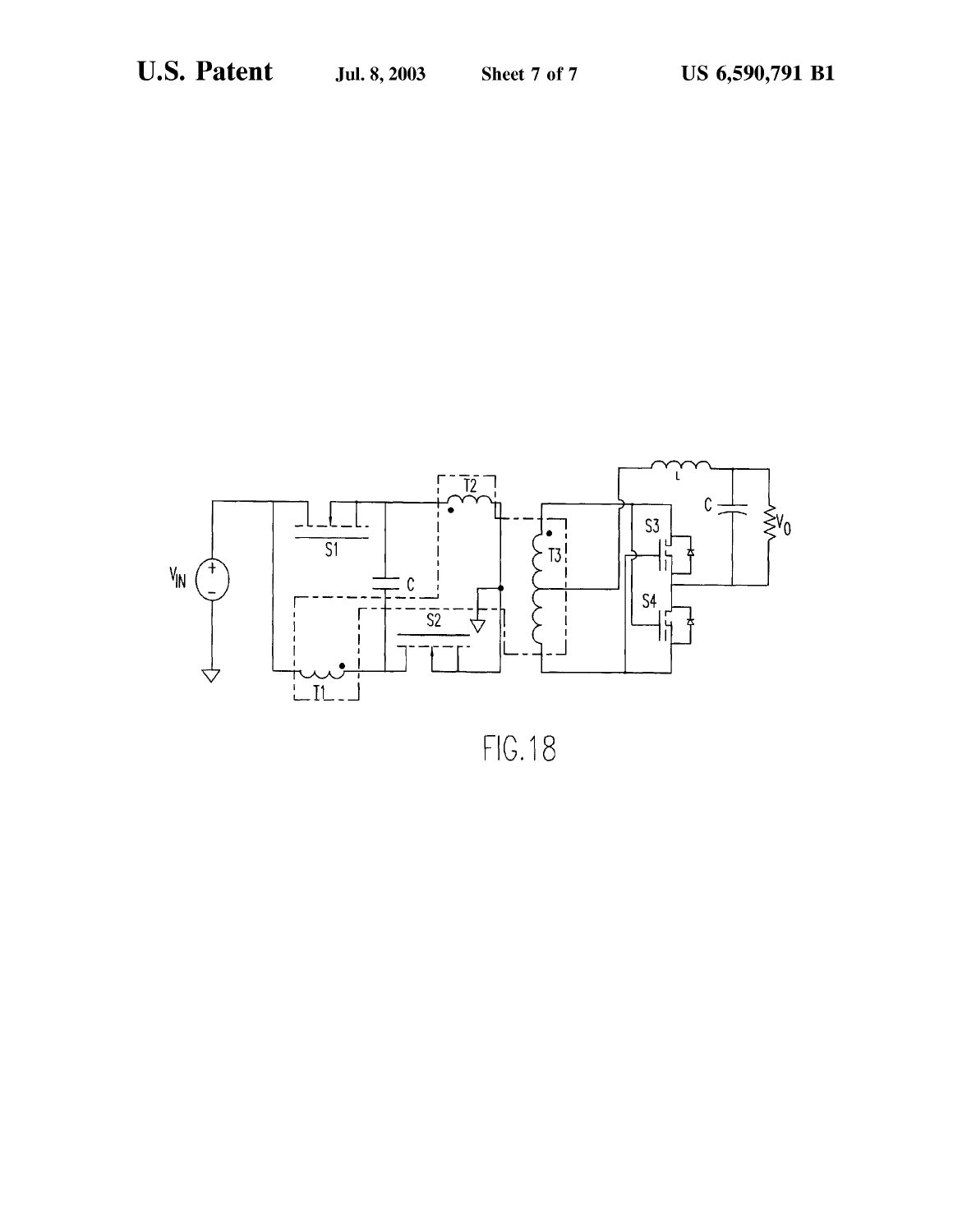25

#### HIGH INPUT VOLTAGE, HIGH EFFICIENCY, FAST TRANSIENT VOLTAGE REGULATOR MODULE (VRM)

#### CROSS REFERENCE TO RELATED APPLICATIONS

This application claims priority to provisional application Ser. No. 60/107,433, filed on Nov. 6, 1998, the contents of which are herein incorporated by reference.

### BACKGROUND OF THE INVENTION

#### 1. Field of the Invention

The present invention generally relates to a high input voltage, high efficiency, fast transient voltage regulator 15 module and, more particularly, to a push-pull forward converter for driving low voltage, high current loads such as computer microprocessors.

2. Description of the Prior Art

20 Voltage regulator modules (VRMs) are used for <sup>a</sup> variety of purposes, such as, for example, to provide power to microcomputer processors or other low voltage, high current loads. Today's high input VRM topologies, with or without isolation, have low efficiency or slow transient response. If the high input-voltage VRMs don't have an isolation transformer to adjust their duty cycle their efficiency is very low, like the synchronous rectifier buck converter. Although some high input-voltage VRMs have isolation transformers to adjust duty cycle, like forward and fiyback VRMs, their  $30^{\circ}$ efficiency is lower than that of the proposed topology. Other high input-voltage isolated VRM topologies, like fiyback forward and asymmetrical half bridge VRMs, have suitable efficiency, but their transient response is very slow.

FIGS. 1, 2, 3, 4, 5 and 6 show prior art high input-voltage  $_{35}$ VRM topologies. FIG. <sup>1</sup> shows the synchronous rectifier buck converter. For this kind of converter, when the input voltage is high, its duty cycle is very small. As <sup>a</sup> result, converter efficiency is low and large output filter is needed for asymmetrical transient response. The gate signals of the  $_{40}$ two MOSFETs, Q1 and Q2, in the synchronous rectifier (SR) buck is complementary. The operation of buck converter is like that of a conventional buck. That is, it converts a high DC voltage from input Vin to <sup>a</sup> low DC voltage Vo at the load.

FIG. 2 shows <sup>a</sup> fiyback converter. It has <sup>a</sup> transformer T to adjust duty cycle. In operation, when switch Ql turns on, the energy is stored in the magnetizing inductor by primary winding. At the same time, the secondary diode Q2 is blocked. After Q1 turns off, the energy stored in the mag- $_{50}$ netizing inductor is transferred to output load through secondary winding and diode Q2. As <sup>a</sup> result, the energy is transferred from high DC input voltage source Vin to low DC output Vo at the load. However, this flyback converter has a leakage inductance which causes large voltage spike. This requires a high voltage rating device to be used in the converter. On the other hand, its output current is discontinuous. Therefore, larger output filter is needed. 55

FIG. 3 shows active clamp forward with synchronous rectifier. When switch O1 turns on, the energy is transferred 60 from high DC input voltage source Vin to low DC output voltage V0 to a load through transformer and switch Q4. After Q1 turns off, Q4 turns off, then Q2 and Q3 turn on. The magnetizing current is discharged by Cd. And the output inductor current is continued by  $\overrightarrow{O3}$ . This converter has  $\overrightarrow{65}$  reference to the drawings, in which: higher efficiency than that of the fiyback converter. When there is tight transient response requirement, small induc-

tance is required. Under this condition, its efficiency is reduced and its output filter is large.

FIG. 4 shows a push pull converter with center tapped secondary. The gate signals of the two primary switches Q1

 $\overline{5}$ and Q2 are symmetrical and out of the phase (180 degrees difference). When switch Q1 turns on, the energy is transferred from high DC input voltage source Vin to low DC output voltage Vo at the load through transformer and switch Q4. The duty cycle of Q1 is limited to be smaller than 50%. 10 After Q1 turns off, Q4 turns off. After 180 degrees from the turn on point of Q1, Q2 and Q3 turn on. The duty cycle of Q2 is smaller than 50%. Like the fiyback converter, the transformer leakage inductance induces large voltage spike.

Converter efficiency is limited.

FIG. 5 shows an asymmetrical half bridge converter with a current doubler secondary. The gate signals of the two primary switches Q1 and Q2 are complementary. When switch Q1 turns on, the energy is transferred from high DC input voltage source Vin to low DC output voltage Vo to a load through transformer and switch Q4. The duty cycle of Q1 is limited to be smaller than 50%. After Q1 turns off, Q4 turns off, then Q2 and Q3 turn on. The converter efficiency depends on the input voltage. When it transformer turns ratio is low, its efficiency is reduced. And it is <sup>a</sup> fourth-order system. Its transient is slow.

FIG. 6 shows a fiyback forward converter. The gate signals of the two primary switches Q1 and Q2 are complementary. When switch Q1 turns on, the energy is transferred from high DC input voltage source to low DC output voltage load (between A and B) through transformer and switch Q4. After Q1 turns off, Q4 turns off, then Q2 and Q3 turn on. Cd through Q2 discharges the magnetizing current. Like the asymmetrical half bridge, it is a fourth-order system. Large output filter is needed. Control design is complicated.

#### SUMMARY OF THE INVENTION

It is therefore an object of the present invention to provide <sup>a</sup> VRM push-pull forward topology having high efficiency and fast transient response.

<sub>45</sub> remaining two terminations are connected to input and According to the invention <sup>a</sup> VRM has <sup>a</sup> primary side wherein the two switches and two primary transformer windings are alternately connected in <sup>a</sup> loop. A capacitor is connected between any of two interleaved terminations. The ground respectively. The two primary transformer windings have the same number of turns. Anumber of secondary sides may be used such as, for example, <sup>a</sup> half wave rectifier or <sup>a</sup> center tapped secondary.

The novel high input-voltage push-pull forward VRM has high efficiency and fast transient response. Compared with conventional high input-voltage VRMs, its filter capacitance and inductance can be reduced 2—4 times. Its magnetic components can be easily integrated. As <sup>a</sup> result, very high power density can be achieved. Also, compared with conventional VRMs, its efficiency is high. The device die size needed to achieve the required efficiency is reduced. And control is simple. Therefore, this topology is very cost effective.

#### BRIEF DESCRIPTION OF THE DRAWINGS

The foregoing and other objects, aspects and advantages will be better understood from the following detailed description of a preferred embodiment of the invention with

FIG. 1 is circuit diagram of a prior art synchronous rectifier buck converter;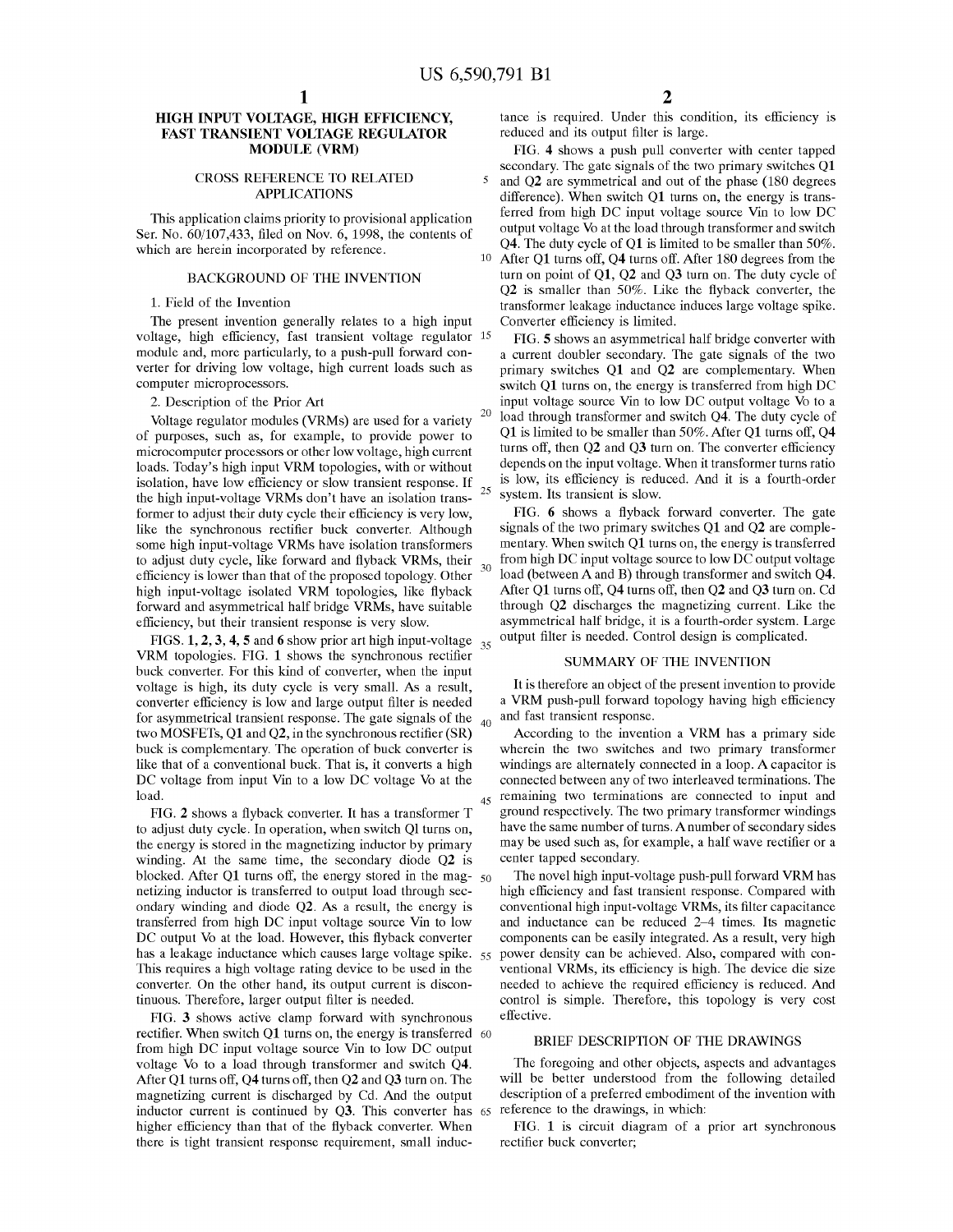10

40

FIG. 2 is a circuit diagram of a prior art fiyback converter; FIG. 3 is a circuit diagram of a prior art active clamp

forward converter; FIG. 4 is a circuit diagram of a push-pull converter with a center tapped secondary;

FIG. 5 is a circuit diagram of a prior art asymmetrical half bridge converter with a current doubler secondary;

FIG. 6 is a circuit diagram of a prior art fiyback forward converter;

FIG. 7 is a circuit diagram of a push pull forward converter according to the present invention;

FIG. 8 is a timing diagram of the push pull forward converter shown in FIG. 7;

FIG. 9 is an equivalent circuit diagram of the push pull  $15$ forward converter during operation from t1—t2;

FIG. 10 is a is an equivalent circuit diagram of the push pull forward converter during operation from t2—t3;

FIG. 11 is an equivalent circuit diagram of the push pull  $_{20}$  As a result, its input filter can be reduced. forward converter during operation from t3—t4;

FIG. 12 is a graph showing open loop control to output body plot of the forward flyback converter shown in FIG. 6;

FIG. 13 is a graph showing open loop control to output body plot of the push pull forward converter according to the 25 present invention;

FIG. 14 is a graph showing efficiency of the push pull forward converter according to the present invention;

FIG. 15 is a graph showing efficiency of the push pull forward converter according to the present invention;

FIG. 16 is a graph showing the Vds waveform of the primary switch;

FIG. 17 is a circuit diagram showing the push pull forward converter of the present invention with a half wave  $\frac{1}{35}$  turned off. The leakage inductor current (Ia) is freewheeling rectifier; and

FIG. 18 is a circuit diagram showing the push pull forward converter of the present invention with a center tapped secondary.

#### DETAILED DESCRIPTION OF A PREFERRED EMBODIMENT OF THE INVENTION

Referring now to the drawings, and more particularly to FIG. <sup>7</sup> there is shown the novel high input-voltage VRM topology—push pull forward converter according to the 45 referring again to FIG. 9, during  $11-12$ , when S1 turns on, S4 present invention. According to the invention, the primary side 10 comprises dual switches, SI and S2, and transformer windings, T1 and T2, alternately connected in a loop with a capacitor C connected between any of two interleaved terminations. A voltage source Vin is connected between the 50 switch SI and the transformer T1. Similarly, a node between switch S2 and transformer T2 is connected to ground. The two primary windings, T1 and T2, have the same number of turns. The secondary side 20 comprises a current doubler structure. The secondary winding T3 connects to the terminations of two inductors, L1 and L2, and two synchronous switches, S3 and S4. The two inductors, L1 and L2, are connected together (point A). And the two switches are connected together (point B). The output is taken between points A and B.

FIG. 8 shows a timing diagram illustrating the operation of this converter at various time intervals taken with reference to FIGS. 9—11 which illustrate equivalent circuits at the various timing intervals. A controller 12, such as, for example a pulse width modulation (PWM) controller, may 65 be used to operate the switches on the primary and secondary sides, 10 and 20.

Referring to FIG. 9, there is shown an equivalent circuit diagram for the converter at t1–t2. Switch S1 turns on and switch S2 turns off. The capacitor voltage Vc is equal to input voltage Vin. When Sl turns on, Vc is applied on winding T2. Input voltage is applied on winding T1. Actually, in this period, the push pull forward converter acts like two forward converters in parallel. FIG. 9 show the equivalent operation circuit.

The current in winding T1, I1 is equal to:  $I1 = Ia + Io/2^n + Imag/2$  (1)

The current in winding  $T2$ ,  $I2$  is equal to:  $I2=Ia-Io/2<sup>n</sup>-Imag/2$  (2)

(3) The current in switch  $S1$ ,  $Is1$  is equal to:  $Is1=Io/n+Imag$ 

 $(4)$ The input current Iin is:  $Iin=I1=Ia+Io/2<sup>n</sup>+Imag/2$ 

Where Io is load current, Imag is magnetizing current. Ia is average leakage inductor current. From equation 4, the input current peak value is proportional to half load current, which mean its ripple peak is half of conventional VRMs'.

30 T1. After the I1 and  $12$  reach the same value (Ia), this period FIG. 10 shows an equivalent circuit diagram for the converter at t2—t3. In this period, the transformer leakage inductor current is discharged. From equation <sup>1</sup> and 2, during  $t1-t2$ , I1 is always larger than I2. After S1 turns off, since 11 is larger than I2, body diode of S2 is forced to turn on to continue the leakage inductor current. During this period, input voltage is applied to winding T2 to discharge leakage inductor current of winding T2, and Vc is applied to winding T1 to discharge leakage inductor current of winding ends. During the whole period, Vds of switch \$1 is clamped to two time input voltages.

FIG. 11 shows an equivalent circuit diagram for the converter at t3—t4. In this period, both switch SI and S2 are in primary: input—winding T2—C—winding T1—ground. The magnetizing current is freewheeling in secondary winding T3. The voltage on the transformer winding is zero. When S2 turns on, the operation is symmetrical to that which happen during t1–t2. The voltage and current, which applied on winding T1 during t1—t2, now is applied on winding T2, and vice versa. After S2 turns off, the converter operation is symmetrical to that happened during t2—t4.

55 continue flowing through L1 and L2. During t4—t1, the With regard to the secondary side of the converter 20, turns and S3 turns off. Currents in L1 and L2 flow through secondary winding T3 and S4. The ripple of the current that flow through switch  $S4$  is canceled. In FIG. 10, during  $t2-t3$ , after Sl turns off, the body diode of 82's turns on. At the same time, S4 turns off and S3 turns on. All the secondary currents flow through S3. In FIG. 11, during t3—t4, after the body diode of 82's turns off, both S3 and S4 turns on. Magnetizing current is freewheeling through secondary winding and S3 and S4. S3 and S4 allow the currents to operation in secondary side is symmetrical to that during t1—t4.

60 which are fourth order systems, the push pull forward Compared with asymmetrical half bridge as shown in FIG. 5 and the forward flyback shown in FIG. 6, both of converter is a second order system. Therefore, its control is simple and its transient is fast. As <sup>a</sup> result, the output filter inductance and capacitance needed is reduced. Also due to its reduced input current ripple, its input filter can be reduced.

FIG. 12 shows open loop control to output body plot of forward flyback converter such as that shown in FIG. 6. This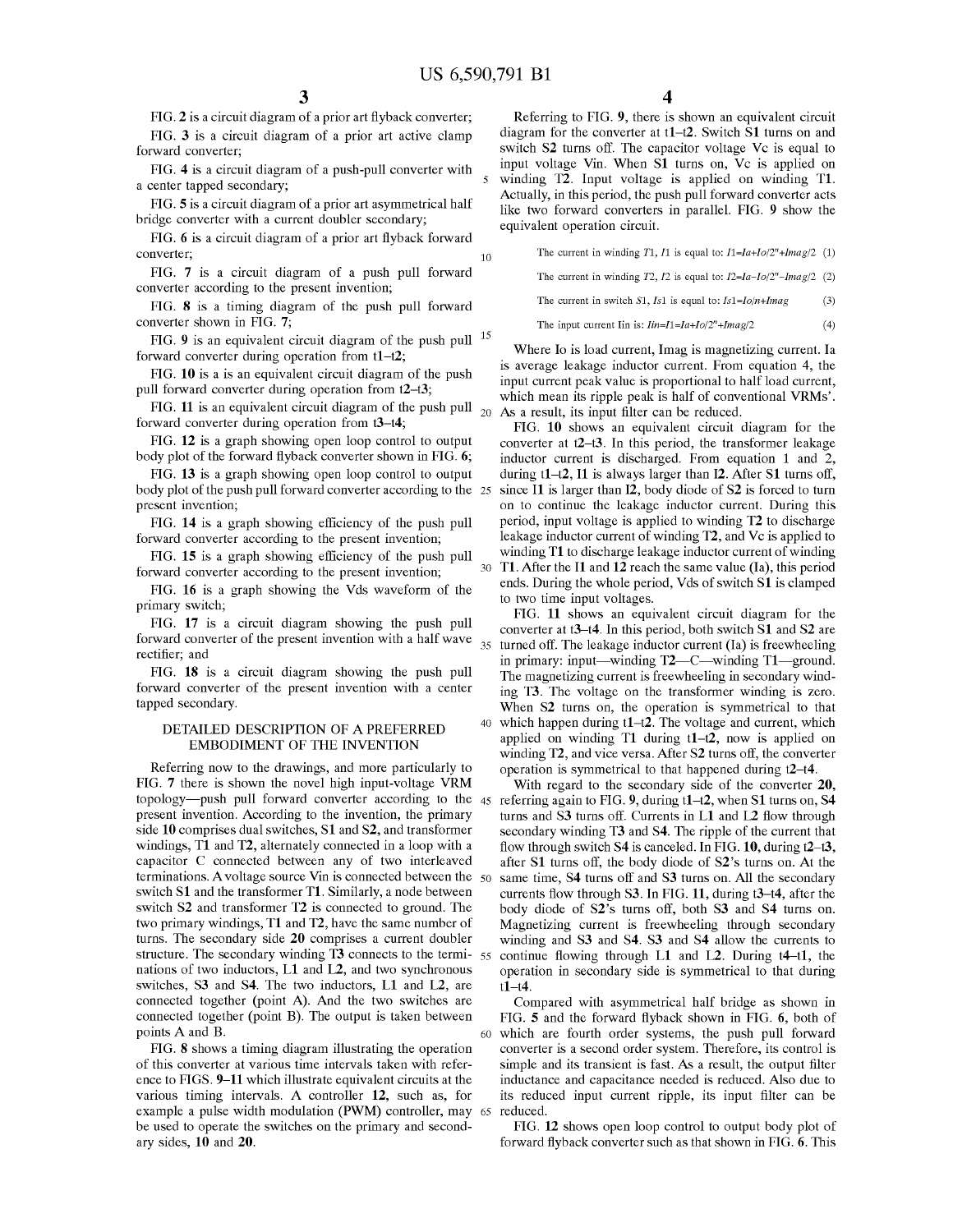is a fourth order system. It is difficult to design its control compensator. As <sup>a</sup> result, the close loop bandwidth of this kind of converters is low. And their transient response is slow.

FIG. 13 shows open loop control to output body plot of 5 push pull forward converter according to the invention. This is a second order system. It's very easy to design its control compensator. Its close loop bandwidth can be very high and its transient response will be very fast.

FIGS. 14 and 15 show the efficiencies of the push pull 10 forward converter under <sup>12</sup> V and <sup>48</sup> V input voltage respectively. For <sup>12</sup> V input, it can achieve 81% efficiency at output 1.2 V at <sup>60</sup> A. For <sup>48</sup> V input, it can achieve 83.6% efficiency at output 1.2 V at <sup>60</sup> A. FIG. <sup>16</sup> shows the Vds waveform of the primary switches. The peak voltage is 15 always clamped to two time input voltages.

The primary side topology 10, can use other secondary side topologies 20 known in the art. FIG. 17 and 18 show two examples. FIG. 17 shows a push pull forward with half wave rectifier. When S1 turns on, S4 turns on and S3 turns 20 1 wherein said secondary transformer coil is connected to a off. The energy is transferred from input to the output. When both S1 and S2 turns off, both S3 and S4 turns on. Magnetizing current is freewheeling through secondary winding and S3 and S4. S3 continues the inductor current. After SZ turns on, S3 turns on and S4 turns off. The magnetizing  $25$ current is discharged in primary side. S3 continues the inductor current.

Similarly, FIG. 18 shows a push pull forward with center tapped secondary. When S1 turns on, S4 turns on and S3 turns off. The energy is transferred from input to output 30 through the bottom side of secondary winding and S4. When S1 and S2 are turned off, both S3 and S4 are turned on. When S2 turns on and S1 turns off, S3 turns on and S4 turns off.

According to the invention, <sup>a</sup> high input voltage VRM 35 topology can achieve high efficiency and fast transient response with small filter inductance and capacitance. Compared with conventional high voltage VRM topologies, both its inductance and capacitance can be reduced more than 2—4 times to meet the tight transient requirement. On the other 40 hand, its transformer and inductors can be easily integrated. As <sup>a</sup> result, very high power density can be achieved. Also, compared with <sup>a</sup> conventional high input voltage VRM topologies, this voltage regulator module has high efficiency. And it is very cost effective. 45

While the invention has been described in terms of a single preferred embodiment, those skilled in the art will recognize that the invention can be practiced with modification within the spirit and scope of the appended claims. We claim:

1. Avoltage regulator module (VRM), for transforming a first DC voltage to <sup>a</sup> second DC voltage, comprising:

- a first switch;
- a first primary transformer coil;
- a second switch; and
- a second primary transformer coil, wherein said first switch, said first primary transformer coil, said second switch and said second primary transformer coil being alternately connected in a loop and being the only primary coils and switches in the VRM;
- a capacitor connected at a first node between said first switch and said second primary transformer coil and at a second node between said second switch and said first primary transformer coil, which discharges energy 65 voltage, comprising: leakage from said first primary transformer coil and said second primary transformer coil to zero;
- a voltage source terminal connected between said first switch and said first primary transformer coil for inputting <sup>a</sup> first DC voltage; and
- a ground terminal connected between said second primary transformer coil and said second switch, wherein said first switch and said second switch open and close to charge and discharge said capacitor and energize said first and second primary transformer coils to induce a current in a secondary transformer coil for outputting a second DC voltage.

2. Avoltage regulator module (VRM) as recited in claim 1 wherein said first switch and said second switch comprise MOS transistors.

3. Avoltage regulator module (VRM) as recited in claim 1 wherein said first primary transformer coil and said second primary transformer coil comprise a same number of turns.

4. Avoltage regulator module (VRM) as recited in claim 1 wherein said secondary transformer coil is connected to a current doubler.

5. Avoltage regulator module (VRM) as recited in claim half wave rectifier.

6. Avoltage regulator module (VRM) as recited in claim 1 wherein said secondary transformer coil comprises a center tapped secondary transformer coil.

7. A voltage regulator module (VRM) primary side, for transforming <sup>a</sup> first DC voltage to <sup>a</sup> second DC voltage at <sup>a</sup> secondary side, said primary side comprising:

a first switch;

60

- a first primary transformer coil;
- a second switch; and
- a second primary transformer coil, said first switch, said first primary transformer coil, and said second switch and said second primary transformer coil being alternately connected in a loop and being the only coils and switches in the VRM;
- a capacitor connected at a first node between said first switch and said second primary transformer coil and at a second node between said second switch and said first primary transformer coil, which discharges energy leakage from said first primary transformer coil and said second primary transformer coil to zero;
- a voltage source terminal connected between said first switch and said first primary transformer coil for inputting <sup>a</sup> first DC voltage; and
- a ground terminal connected between said second primary transformer coil and said second switch.

<sub>50</sub> MOS transistors. 8. Avoltage regulator module (VRM) as recited in claim 7 wherein said first switch and said second switch comprise

9. Avoltage regulator module (VRM) as recited in claim 7 wherein said first primary transformer coil and said second primary transformer coil comprise a same number of turns.

55 7 further comprising a controller for operating said first 10. Avoltage regulator module (VRM) as recited in claim switch and said second switch to open and close to charge and discharge said capacitor and energize said first and second primary transformer coils to induce a current in a secondary transformer coil for outputting <sup>a</sup> second DC voltage.

11. A two-switch converter having <sup>a</sup> two-primary transformer windings and <sup>a</sup> DC capacitor, which absorb primary winding energy leakage and transform to secondary windings, for transforming <sup>a</sup> first DC voltage to <sup>a</sup> second DC

a direct current (DC) voltage source having a positive electrode and negative electrode;